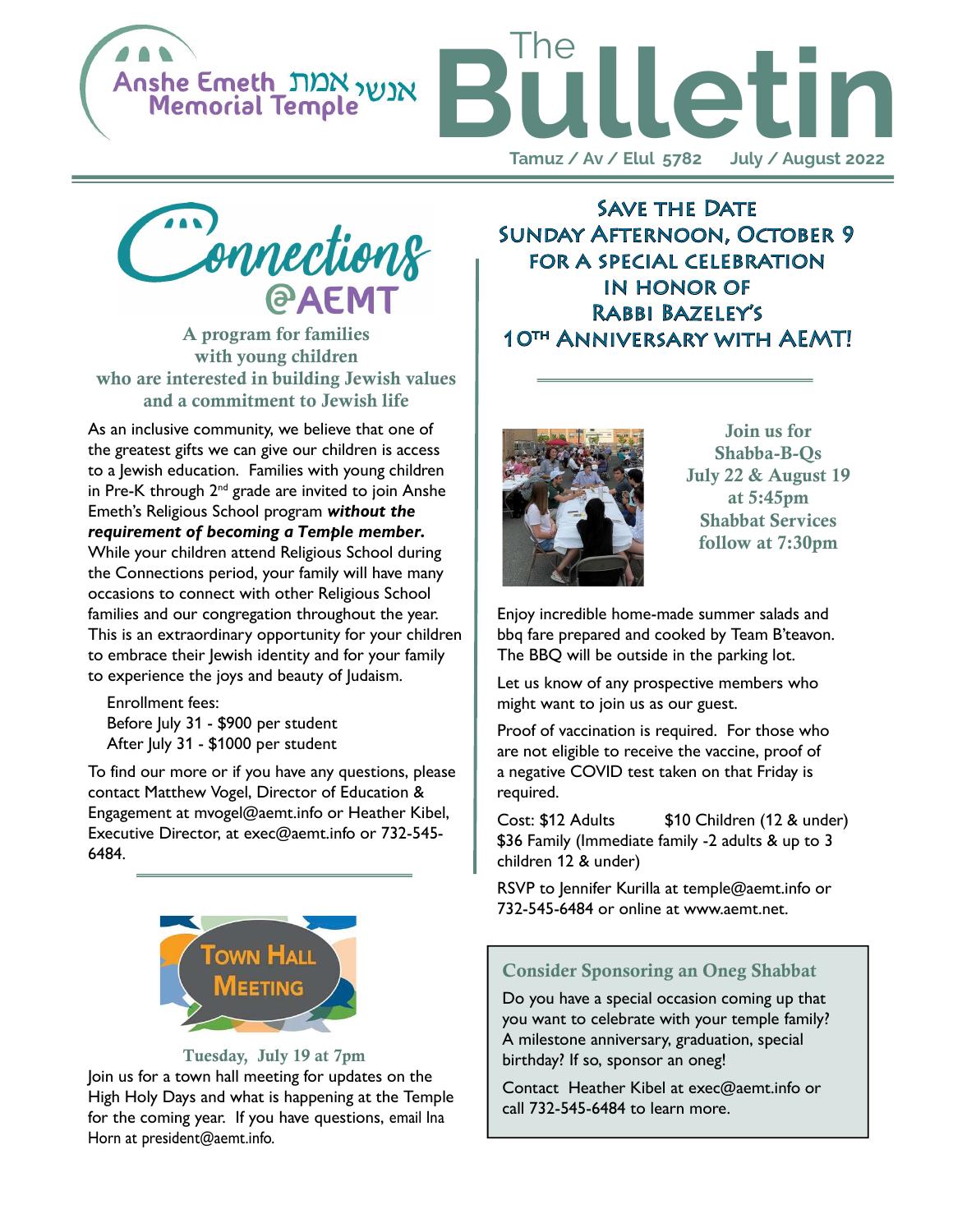

#### Summer Dates

- July 5 Summer office hours begin Monday - Friday: 8:30am-4:00pm
- July 19 Town Hall Meeting
- July 22 Shabba-B-Q
- July 25 Deadline for In Remembrance form Early Bird Deadline for High Holy Days Ticket Request Form
- July 31 Last day for Early Bird Religious School registration
- Aug. 6 Tisha B'Av Observance
- Aug. 15 Return to normal office hours Monday -Thursday: 8:30am-5:00pm Friday: 8:30am-4:00pm

Aug. 19 Shabba-B-Q

### Fiscal Matters

July is the start of our new fiscal year. If you pay by e-check, please confirm the amount you are being billed.

Reminder: you must be current in all financial obligations to the Temple in order to register a child in religious school and process your High Holy Days seat request.

If you have any questions about your financial commitment to the Temple, please contact our Executive Director, Heather Kibel, at 732-545-6484 or exec@aemt.info or our Financial Secretary, Laura Leibowitz, at 732-996-8544 or lauraleibowitz@gmail.com.



## Religious School

#### Religious School Registration 2022-23 Early Bird Registration - ENDS JULY 31

We encourage families to take advantage of the early bird registration fee for Religious School next year. If you have any questions, contact Matt Vogel, Director of Education & Engagement, at mvogel@aemt.info or 732-545-6484.



## "My Caregiver and Me" Program

If you or someone you know is interested in a "My caregiver and Me" program that would explore the Jewish faith for children under the age of 5 and their loved ones through singing, dancing, playing and storytelling, please call Melissa Reilley-Grecco, Early Childhood Education Director at 732-545-6555 or email gan@aemt.info. The program would be offered one weekday morning a week.

Join us on Wednesday, July 6, at 7pm for a planning meeting for Rabbi Bazeley's 10th Anniversary Celebration. Contact Jennifer Kurilla if you plan to attend or want to be involved.

# ARZA\*NYN

Temple members will be billed \$50 for ARZA (the Association of Reform Zionist of America) dues on their July statement. ARZA's mission is to help Israel build an inclusive, pluralistic, and democratic society and Anshe Emeth Emeth has a proud history of joining them in this effort.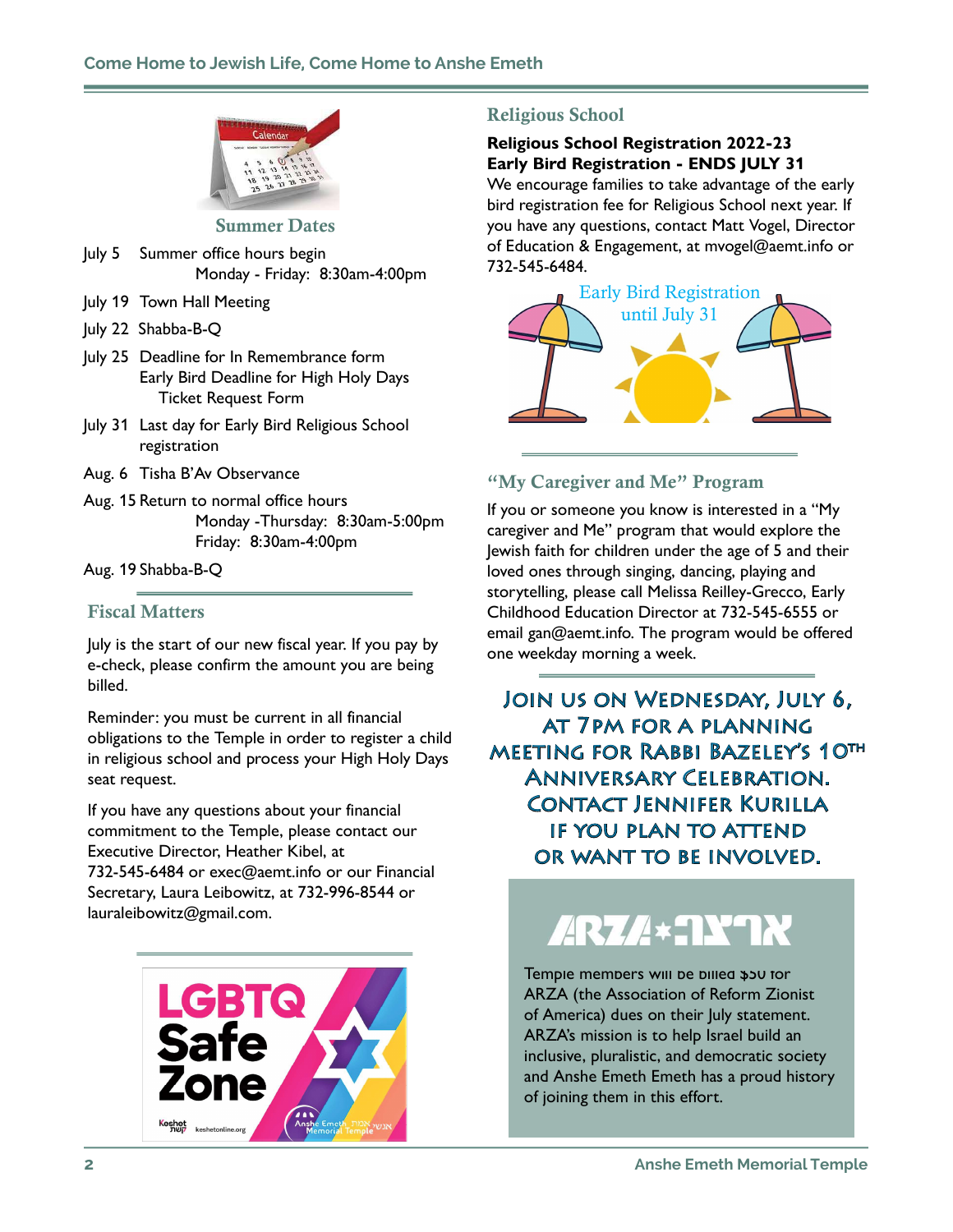## Tisha B'Av Observance Saturday, August 6, 7:30pm

The 9th of Av is considered the saddest day of the Jewish calendar for it marks all of the moments of destruction in Jewish history. To commemorate these historic events Jews all over the world gather to recall, to remember, and to learn. Join Rabbi Bazeley and Cantor Stanton at the temple for an evening of study and reflection.

## High Holy Days Information

Early Bird Deadline for Tickets - ENDS JULY 25 Please contact the Temple office for the link for tickets.

Deadline for In Remembrance names is July 25. Go to https://tinyurl.com/InRem2022 to fill out the form.

## Establishing Memorials for Loved Ones

If you would like a memorial plaque on the Laurie Wall, a sanctuary seat plaque or Book of Life entry, please contact Heather Kibel at 732-545-6484 or exec@aemt.info by July 31. We can not guarantee plaques will be done before the High Holy Days due to production issues.



Visit baseball.aecdc.org to purchase tickets in our section with the password "AECDC1"

## Gan Yeladeem David H. Meyer Learning Center



## Registration for the 2022-2023 school year is now open! Our classes are filling quickly; call today for a tour!

We have a few spaces left for our summer program which is open to children from six weeks to age 7. Please join us for a summer filled with intriguing studies, Friday preschool Shabbat, water play, walks to the park, movies at the State Theatre, story time at the New Brunswick library and so much more! Give your child the gift of an amazing summer at Gan Yeladeem Learning Center!

To find out more about programs offered and to get information about early registration discounts and reduced tuition rates for AEMT members please call Melissa Reilley-Grecco, Early Childhood Education Director at 732- 545-6555 or email gan@aemt.info.





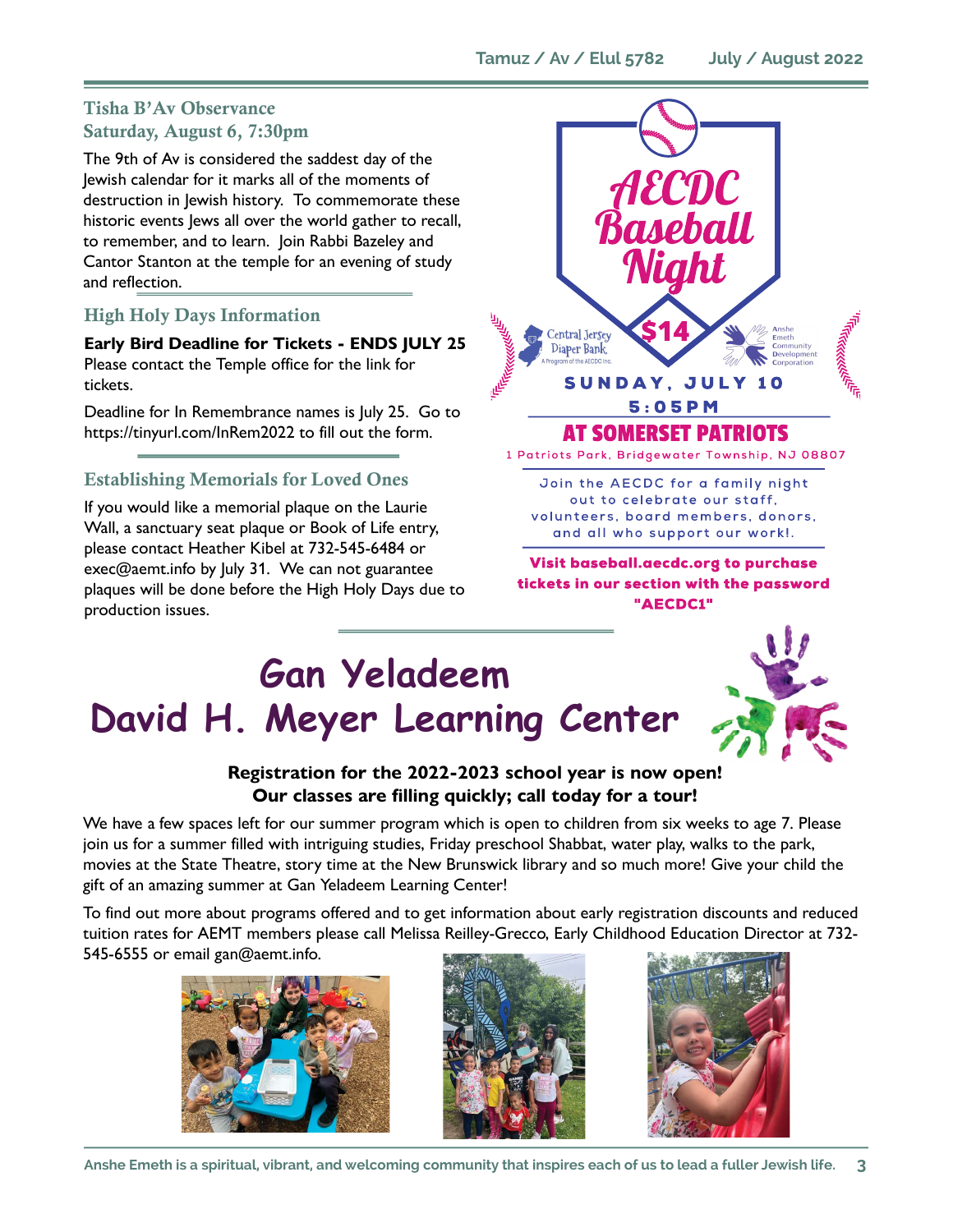## IN REMEMBRANCE: YAHRZEITS FOR JULY / AUGUST

The names listed below are taken from the Book of Life and permanent memorials throughout the Temple. These names are printed in the Service Sheet on the Shabbat immediately following the date of passing. Anyone wishing to have the name of a loved one addded to the Shabbat Service Sheet should call the Temple office at (732)545-6484 by Monday.

## Shabbat

July 1, 2022 Barnet Bookstaver Roberta Rashba Brown Richard Bruskin Frances Calman Reva Rae Cassell Abraham Barnett Cassell Dr. Bernard Friedman Henrietta Galinsky Albert Hanauer Edith Blumberg Harrison Harry May Hellthal Bella Katz Gizella Kovatch William Kushakow Jennifer B. Lalin Donald H. Levin Charles S. Lewis Elias I. Moradoff Kurt Norton Meyer A. Reubin Jerome J. Rolnick Sylvia Savad William Schlesinger Rose Schrager Minnie Schwartz Dorothy Scribner Milton Frederick Seiden Sidney Sklarew Robert Lemuel Strauss Ann J. Zar Taub Esther Schwartz Zagoren

## Shabbat

July 8, 2022 Julius Baltin William Borrus Stanley Brinstein Isaac Brylawski Henry Busch E. Hannah Deutsch Alvera Feight Fannie Jeck Feldman Herbert Fineman Laura N. Finneman Beatrice Kahn Freeman Lorraine Friedman Sylvia Fuerstein Sadye Gluck Herbert Grossman

Kathryn Gladstone Kaufman Samuel S. Kaufman Kate Kessler Benjamin Kirschner Leslie Kovac Louis Lasser Ruth Berl Levine Joseph David Marcus Stanley Merer Thelma C. Miller Judith Morenberg Lucy Olchak Dorothy Patt Perlgut Herman Louis Pfeffer Florence Rosenblatt Betty Rosenstreich Rita Roth Marvin Sammel Carlyn Silverman Gilbert Sokol Rose Striziver Edward Warzala Ira Bertram Wiesenfeld, M.D.

## Shabbat

July 15, 2022

Samuel Arshan Jay R. Barkoe Gladys Beenstock Sylvia Kirschner Blumberg Solomon W. Brown Kathleen M. Busch Claire Greenfield William Hindes Dr Louis H. Jacobson Dr. Stuart L. Kahn Rose Davis Levine Mildred Mendelson Lief Esther Berkow Marder Stephen J. Martin Ronald Henry Portnoy Mark Allen Rosenfeld Arnold Benjamin Rosenthal Ruth Rosenthal Alan Jeffrey Rubinfeld Stanley S. Schuman Sonny Schwadron Theodore Sacks Spritzer Jesse Strauss Ida Whitman

Shabbat July 22, 2022 Ida Adoff Jerome T. Baller Gustave Chirlian Helen Chodroff Alvin Cohen Jack Cohen Sidney Cohen Alfred H. Davis George Feinstein Paul Edward Feller Bette Freiman Joseph Goldman Rose Hindes Estelle Hochhauser Lawrence Kelton Samuel Kislin Josephine Kitay Hyman C. Klamer Jack Kleinman Dora Kraft Theresa Marks Martha Meyer Joseph Henry Nathan Celia Reinhardt Beatrice Reiss Joseph Schilansky Eugene Schwartz Pauline Schwartz Siegmund Schwarz Richard H. Singer, Sr. Ethel L. Stein Miriam Tepp Dave Wagman Esther R. Walker Jeffrey Warner

## Shabbat

July 29, 2022 Jeffrey Marc Andrew Ida Glick Arky Alexander Cohen Pearl Finkelstein J. Benjamin Freiman Dennis Goldstein Etta Frank Hilther Harry H. Hirshman Samuel Klein Marvin Levine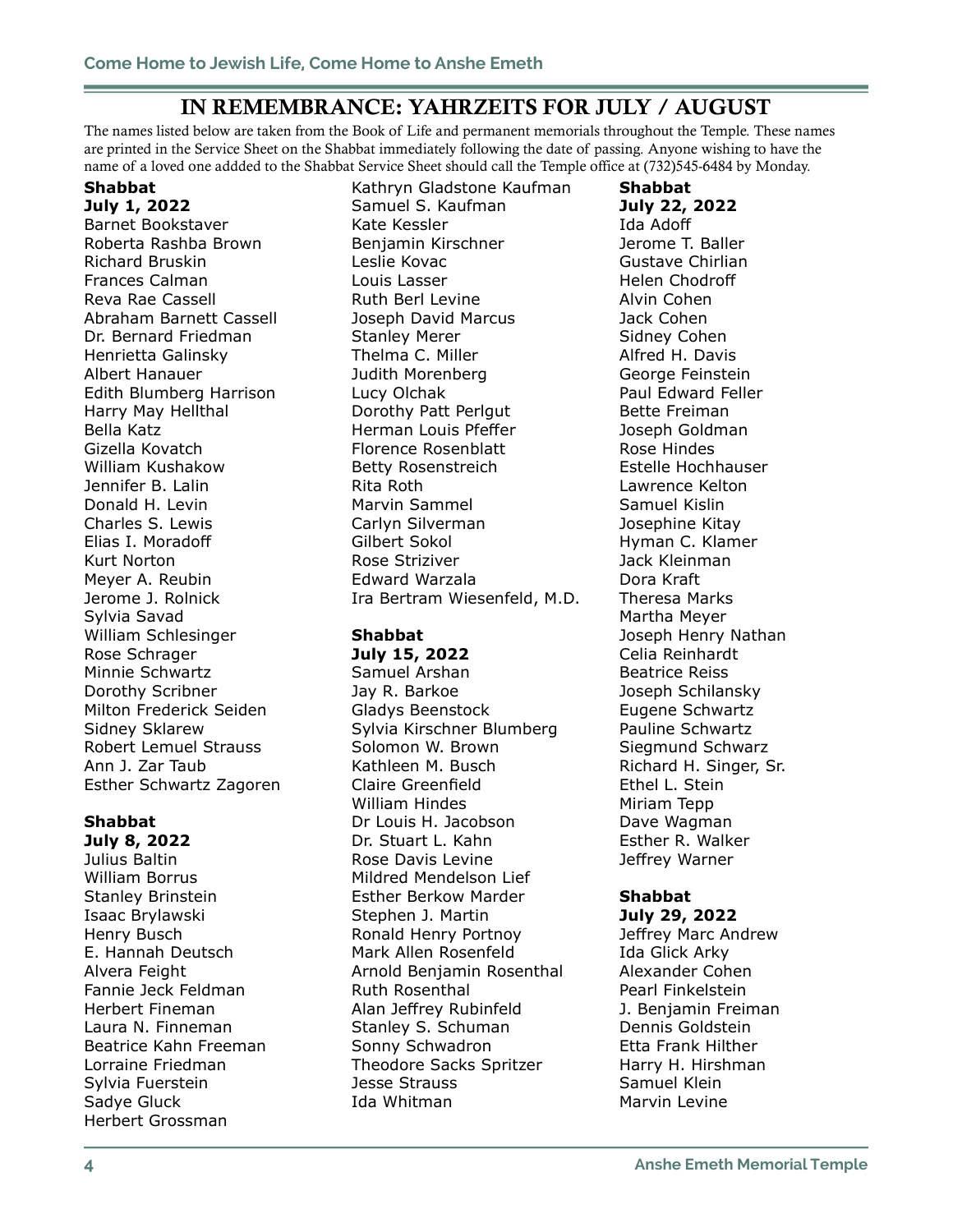Pearl Levine Rose Maskin Philip Mirsky Elizabeth Reich Celia Reitman Abraham Ringel Ernest Rottman Stella Simon Laura Singer Dr. Sidney F. Smith Dr. Myron Solberg Henry Spritzer Morris Spritzer Rev. Cuyler Ten Eyck Thayer Shirley Watton Reba Wilson

#### Shabbat August 5, 2022

Max Alex Leonard Bosch Louis Davis Jonathan Andrew Flieder Rosalind Wolfson Gingold Muriel Katz Glaser Harvey Hauptman Helen Hershkowitz Louis William Hershkowitz Anna Sheff Jaffe Anita F. Kaplan Alfred A. Katz Anne R. Kravit Shirley Rein Lavine Henry Lederer Margaret Lefkowits Rose Littman Katherine Lyon Benno Nathan Rina B. Pakenham Eleanor Rich Judith Harris Rose Anne S. Rosenfeld George Rosenfeld Sophie Rosenfeld Annette Frank Shapiro Hyman Shapiro Herman Sherman Babette Freund Silverblatt David Paul Silverstein William Simon Sandor Stamberg Alice M. Stone Maxwell Switzen Meryl Wasserman Avida Negron Zabala

## Shabbat

August 12, 2022 Dr. Howard E. Adler Ida Albert Ira Barkoe Dora Berlin Max Bernstein Edna M Simon Davis Sylvia Davis Mabel C. Freiman Meyer Goldman Lillian Greenstein Sarah Jelin Hoffman Harry M. Hyams Sadie Kahn Ruth G. Katchen Marion Kerr King Toby Kravat Judy Kunken Harry Landis Fannie F. Leavitt Samuel L. Levin Abraham J. Levine Adolph Liebermann Harold Lubin Albert Marks Nathan Marks Zelda Merlin Gertrude Padrusch Edgar H. Rosenberg Morris Rosenfeld Ben Rubin Sybil M. Senoff Edwin H. Shanholtz William Silver Joseph Weitzen Dr. Paul Wiesenfeld Isaiah Wolfson

#### Shabbat August 19,2022

Sue K. Berlin Patrice Feldman Blaustein Jennie D. Brown Shirley Cherniss Ruth Cohen Arthur Dattel Leo Deitsch Garrett Dreier Leonard Durmaskin Marvin Friedman Joseph Gelade Joseph Goodman Harry A. Hait Dorothy Marcus Hamelsky Rebecca Hauptman

Tillie Frankel Hertz Florence Horn Fanny Kahn Hyman Kahn Ida Marks Martin Mayer Hyman Novizen Gertrud Anna Oertel Carl E. Reiss Reave Helene Rosenthal Florence D. Ross Hon. Baruch S. Seidman Lila A. Strauss Arthur Van Tuckerman Esther Walker Libby Willner Henry Zetter

#### Shabbat August 26, 2022

Norman Abraham Charles Joseph Alexander Lee Berlin Frances Dreier Max Eisenberg Joseph Eisenman Joseph Estherson Michael Frankel Scott Friedman Simon Gladstone Sarah Glick Morris Gunsberg Mary Moselowitz Hamelsky Max Gorta Hanauer Samuel Hass Philipp Hirsh David Robert Kahn William M. Kaplan Dora Kleinman May C. Lederman Blanche Lichtman Mary Mayer Markowitz Irving Opperman Jacob Padlipsky Nathan M. Ruby Michael F. Sandler Helen Schulhoff Albert Stone Anna Weprinsky Flossie Winters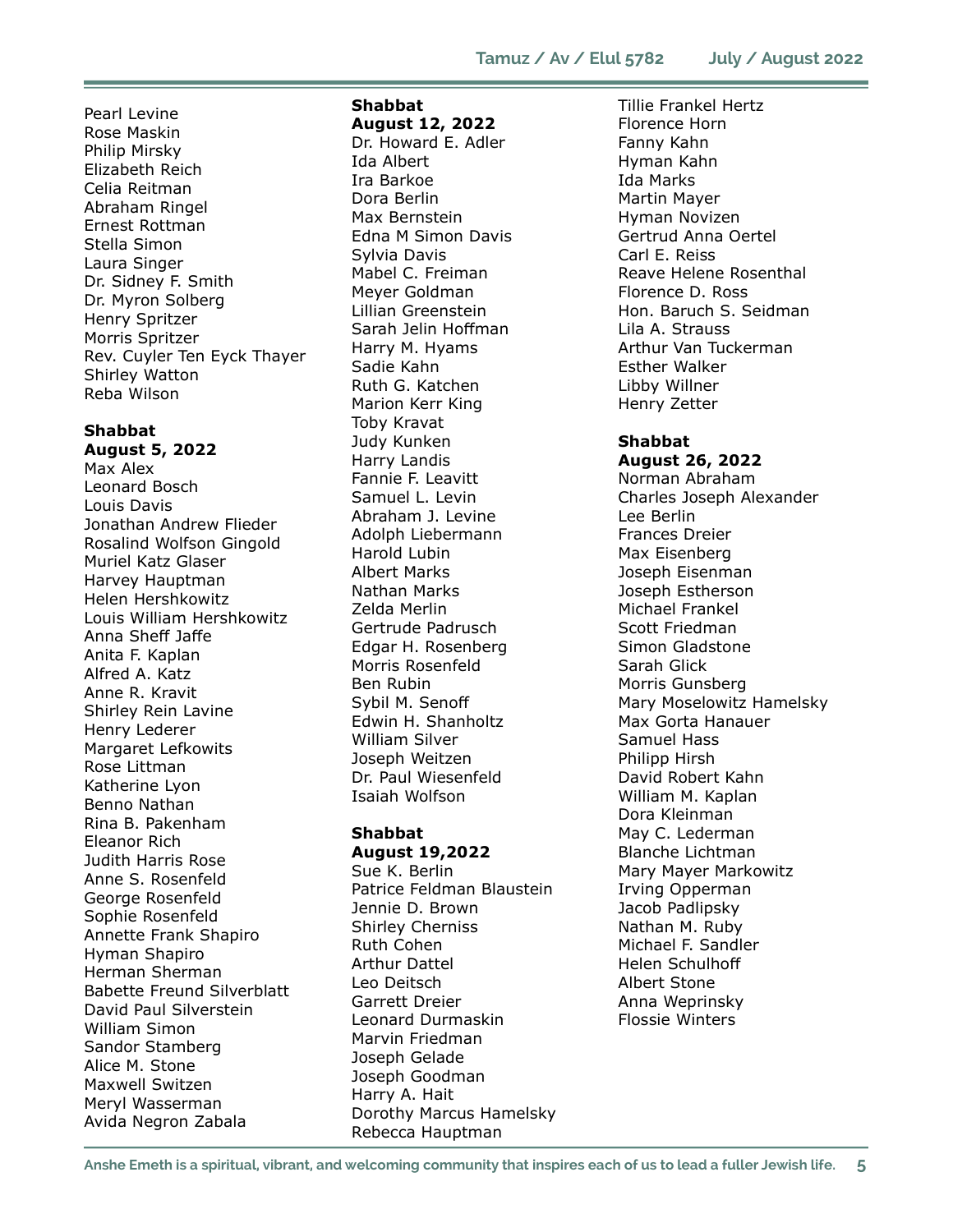#### Tributes - July / August 2022

Jewish tradition encourages honoring loved ones and friends at special times through acts of Tzedakah. We gratefully acknowledge contributions made to the Temple's Special Funds. We appreciate, but do not publish donations to Endowment Funds.

#### BIMAH FLOWER FUND In Memory of:

Rita Sacks by Jen-Eve Frace & Mark Zaccardo

#### CANTOR'S MUSIC FUND In Honor of:

Bea & John Adler on Zach's Bar Mitzvah by Madeline & Charles Berman Marcia Eisenberg Maurice & Phyllis Michelson Phillip Fisherman on his attending the Cantorial Program at HUC in Israel by Anita Wolfson Jill Siegelheim on Magnus' Bar Mitzvah by Hannah Gurtov Kathy Olstein for a speedy recovery by Anita Wolfson In Memory of: Marvin Fischer by Beth Abramson Patti Czapkowski Helen Miller Senzel

by Ron & Karen Newman

#### NER TAMID FUND In Honor of:

Laurence & Bruce Frank for continued healing by Gerri & Bruce Frank In Memory of: Marvin Fischer by Harriet & John Worobey Beth Levinston by Sandy Duncan Rita Spritzer by Sandy & Joe Duncan

#### MAX MARDER FUND In Honor of:

Kim Donnelly & Kurt Gluck on the birth of your grandchild Madeleine Claire Gluck by Ann & Steve Cohen, Noah, Adam, Natan & Ruby

Bobby Stone on the wedding of Marni to Seth by Elaine Singer Matt Vogel for earning his Master's Degree by the Zabrana Family In Memory of: Helen Senzel by Bernice & Fred Swidler & Family RABBI BAZELEY BETZALEL FUND In Honor of: 2022 Religious School Graduating Class by Paula Masciulli Rabbi Bazeley by Yasmin & Sam Fisher Jen-Eve Frace for a speedy recovery by Andrea & Elliott Tyson Suzanne & Steve Peskin on the marriage of Ben to Emily by Yasmin & Sam Fisher In Memory of: Peter Bazeley

 by Madeline & Charles Berman Gordon Friedman by Jamie, Randi, & Dan Friedman Paula Selkow by Andrea & Elliott Tyson

#### RABBI MILLER CHAI FUND In Honor of:

Rabbi Miller for a speedy recovery by Caroline & Phil Fellner Susan & Howard Freeman Hannah Gurtov Paula Kaplan Reiss & Rick Reiss Irving & Claire Sinai Debbie & Leon Stark

#### In Memory of:

Helen Senzel by Marsha & Seth Bernstein Toby, Peter, Jordan & Jared Feiner MaryEllen & Howard Firestone

 Yasmin & Sam Fisher Jen-Eve Frace & Mark Zaccardo

#### CARING COMMUNITY FUND In Honor of:

Rabbi Miller on his continued recovery by Yasmin & Sam Fisher Laura Gordon on her amazing achievement by the Kohn Family Betty & Jay Reba on the marriage of Peter & Emily by Maurice & Phyllis Michelson In Memory of: Elisabeth King by Elaine Fromkin Beth Levinston by Elaine Singer Helen Senzel by Frankie & Mark Busch Leon Stark Sharon Selenko by Jack & Joyce Silverglate Rita Spritzer by Elaine Singer CHILDREN'S SPECIAL

## EDUCATION & DAYCARE FUND

In Memory of: Helen Senzel by Toni & Steve Kozak

HESED FUND In Memory of:

Beth Levinston by The Hirsch Family

#### LIBRARY FUND

In Memory of: Rita Spritzer by Sandra & Leslie Grundfest

#### TZEDAKAH FUND In Honor of:

Mike & Ellen Brown on the Graduation of their grandchildren Ethan, Tyler, & Josh by Betty & Jay Reba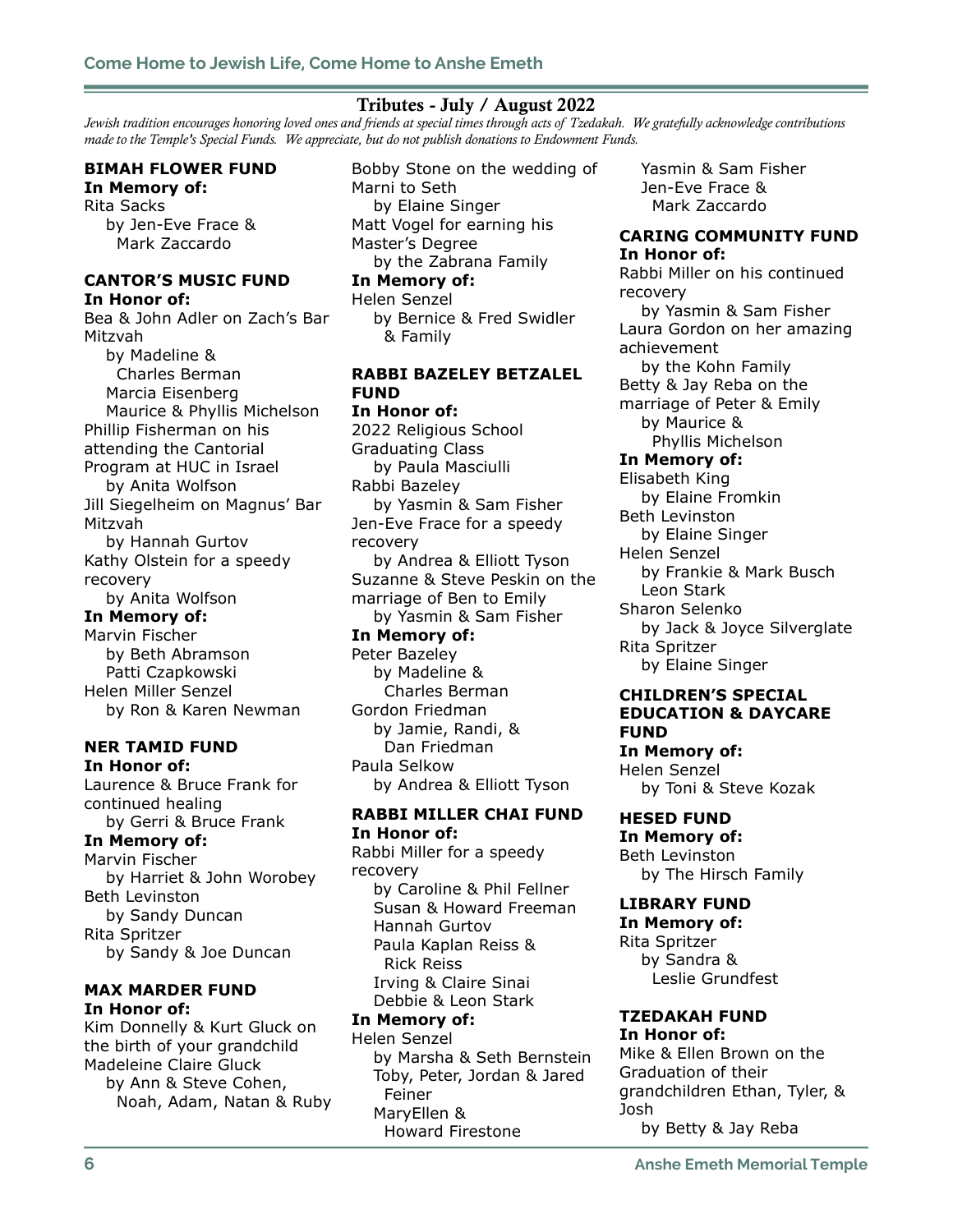Phyllis & Maurice Michelson on the Bar Mitzvah of their grandson Drew by Betty & Jay Reba The wedding of Peter Reba to Emily by Betty & Jay Reba

#### In Memory of:

Charles Goldblatt by Betty & Jay Reba Lillian Goldblatt by Betty & Jay Reba Beth Levinston by Bernard Faigenbaum Paula Masciulli Roberta Panter Renee & Craig Simon & Family Sharon Selenko by Jack & Joyce Silverglate Rita Spritzer by Roberta Panter

#### WOMEN'S SPIRITUALITY GROUP FUND In Honor of:

60th Anniversary of Sydney & Charles Brandwein by Leon Stark WSG & their wonderful work keeping the women of Anshe Emeth connected & engaged by Yasmin & Sam Fisher WSG & their kind words by Edna May Hirshman & Family In Memory of: Rita Spritzer

 by Sandra & Leslie Grundfest

#### YOUTH ACTIVITY FUND In Honor of:

2022 Religious School Graduates by Beth Abramson (Stuckey) Madeline & Charles Berman Barb & Ken Peabody Religious School Graduation of: Jonah Leibowitz by Barb & Ken Peabody Avery Lipkin by Barb & Ken Peabody Payton Schrager by Barb & Ken Peabody

## JEFFREY ANDREW FUND In Memory of: Jeffrey Andrew by Carol Adelman

#### JASON DEUTCH MEMORIAL FUND

In Honor of: Dr. Alan Friedman on the birth of his grandson by Renee & Vic Deutch Lauren & Scott Galit on Noah's Graduation by Renee & Vic Deutch Michael Keller & Gina Zaffarano on Ava's Graduation by Renee & Vic Deutch James & Michelle Keller on Zachary's Graduation by Renee & Vic Deutch Phyllis Goldblatt & Larry Lazarus on Chaya's Graduation by Renee & Vic Deutch Rabbi Bennett Miller for a speedy Recovery by Renee & Vic Deutch Dr. Vicki Rapaport & Dr. Matt Trorrington on Lex's Graduation by Renee & Vic Deutch In Memory of:

Helen Senzel by Renee & Vic Deutch

#### BERNARD KISLIN MEMO-RIAL FUND In Honor of:

Dr. Teresa Schaer on the wedding of your son Andrew to Amanda by Iris Kislin

#### In Memory of:

Beth Levinston by Bobbie & Stan Bruskin Iris Kislin Helen Senzel by Iris Kislin

#### HARVEY STONE MEMORIAL FUND

In Honor of: 2022 Religious School Graduates by Seth, Laura, & Jonah Leibowitz

#### HELEN SENZEL MUSIC FUND In Memory of:

Helen Senzel & Family by Beth Abramson (Stuckey) & Family Carol Adelman Madeline & Charles Berman Rosalind Kaplan – Blinder Barbara Bruskin Linda & Bert Busch Maxine & Mike Chodroff Ann & Steve Cohen, Noah, Adam, Natan, & Ruby Dr. Joe & Debbie Cohn Sue Dickinson Brian & Shelly Dubin Marcia Eisenberg Sandi & Carl Feller & Family Caroline & Phil Fellner MaryEllen & Howard Firestone Cathi Fischer Susan & Howard Freeman Debbie Friedman Bonnie Fox Bob & Barbara Gold Andy & Robin Gold Jay & Helene Goldberg Joy & Lou Goldstein Jonathan Gould Hannah Gurtov Nancy & Paul Harris Sol Heckelman Edna May Hirshman & Family Fred & Andrea Horowitz Sue Ellen Johnson Vicki Kahn Sharon Karmazin & Dave Greene Lorry & Bob Leavitt Jessica & Sarah Leff Tami Levine Debbie Budd-Levine Paula Mascuilli Sara Maskin Bill Meklinsky Rochelle, Bruce, Melissa, & Ross Newman Ron & Karen Newman Roger & Joyce Nussbaum Roberta Panter Barbara & Stephen Parkoff Barb & Ken Peabody Suzanne & Steve Peskin